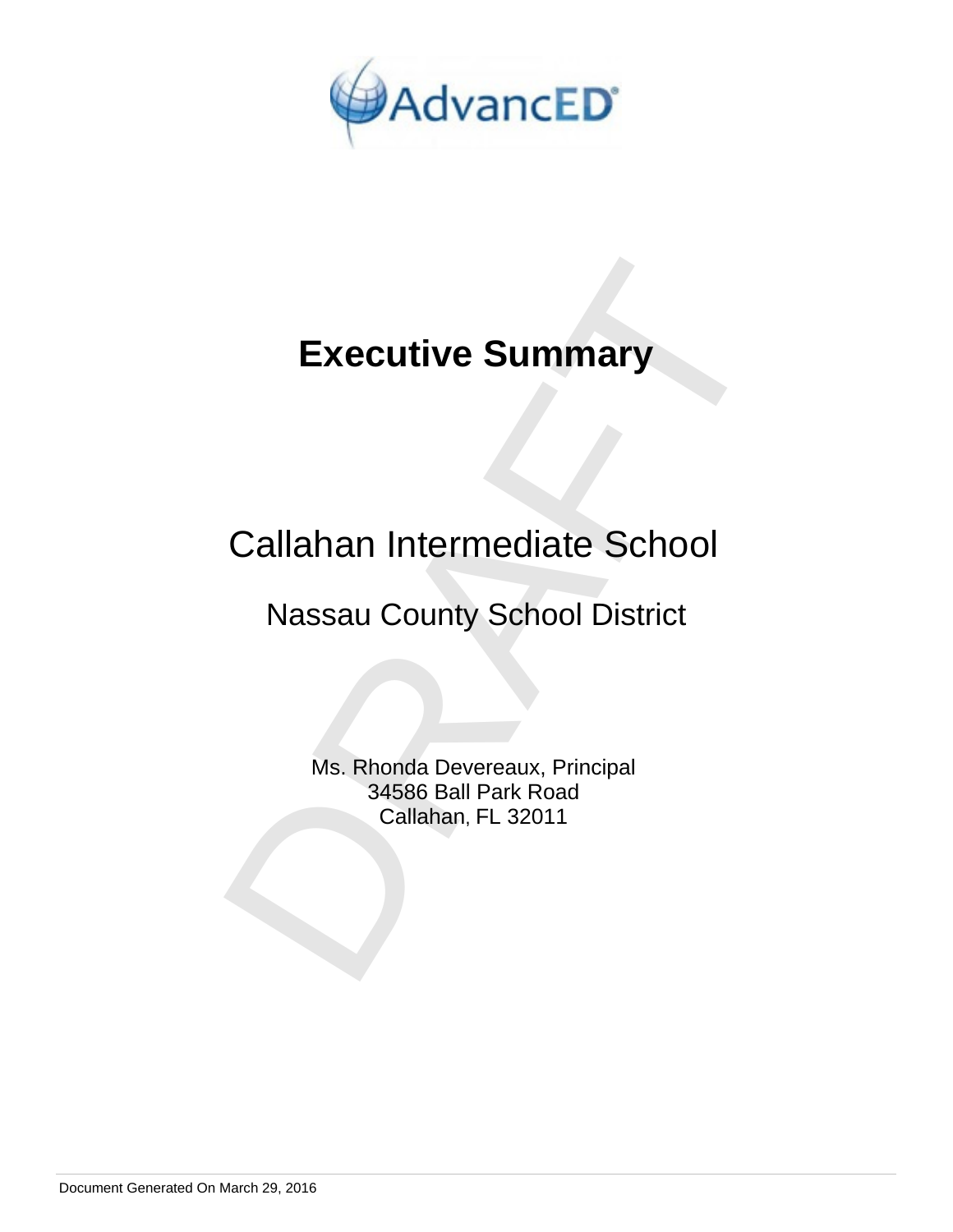### **TABLE OF CONTENTS**

| 1              |
|----------------|
| $\overline{2}$ |
| $\mathbf{3}$   |
| $\overline{4}$ |
|                |
|                |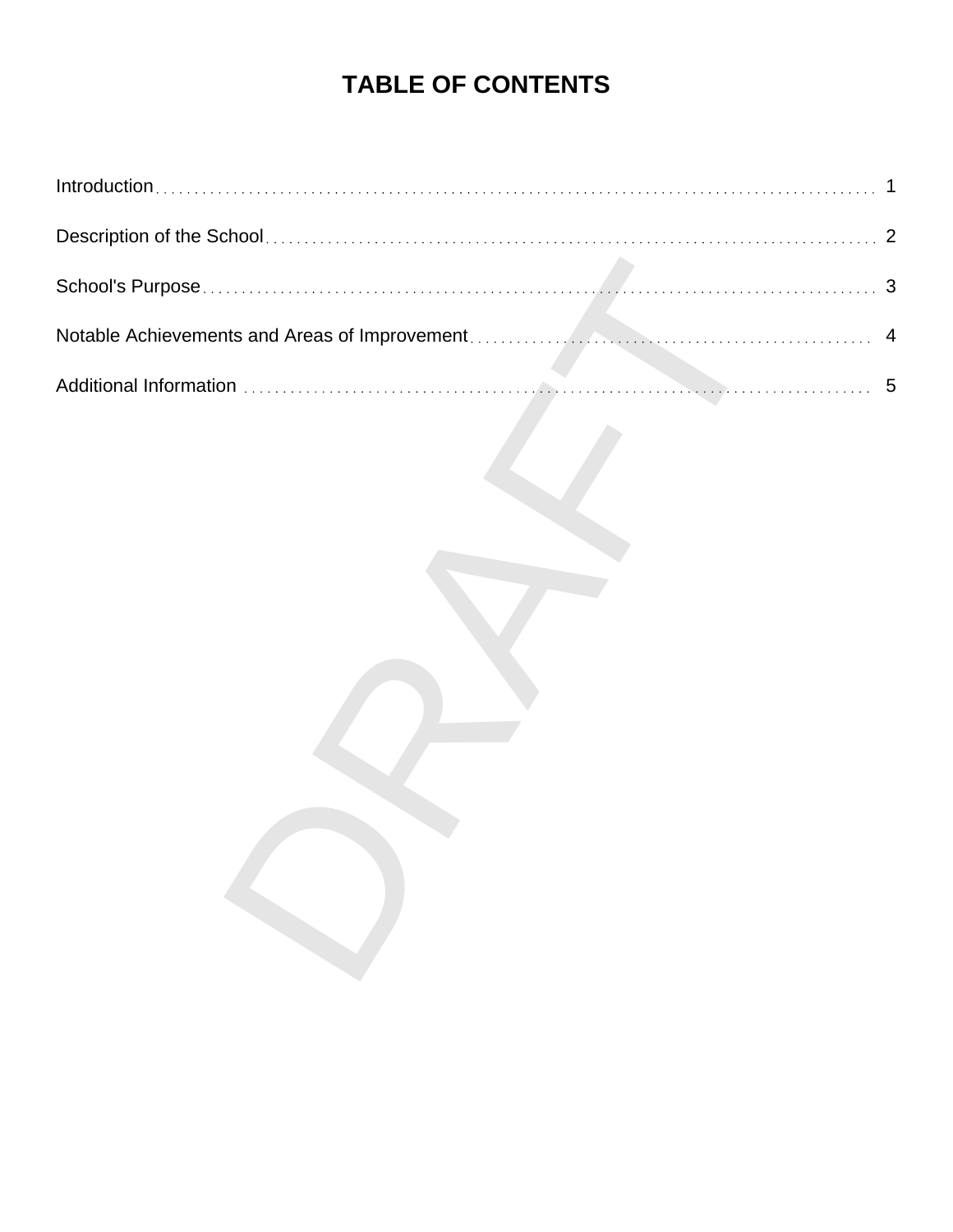#### **Introduction**

Every school has its own story to tell. The context in which teaching and learning takes place influences the processes and procedures by which the school makes decisions around curriculum, instruction, and assessment. The context also impacts the way a school stays faithful to its vision. Many factors contribute to the overall narrative such as an identification of stakeholders, a description of stakeholder engagement, the trends and issues affecting the school, and the kinds of programs and services that a school implements to support student learning.

Summary (ES) is to provide a school with an opportunity to describe in narrative form the strength<br>doing so, the public and members of the school community will have a more complete picture of ht<br>iss of self-reflection for The purpose of the Executive Summary (ES) is to provide a school with an opportunity to describe in narrative form the strengths and challenges it encounters. By doing so, the public and members of the school community will have a more complete picture of how the school perceives itself and the process of self-reflection for continuous improvement. This summary is structured for the school to reflect on how it provides teaching and learning on a day to day basis.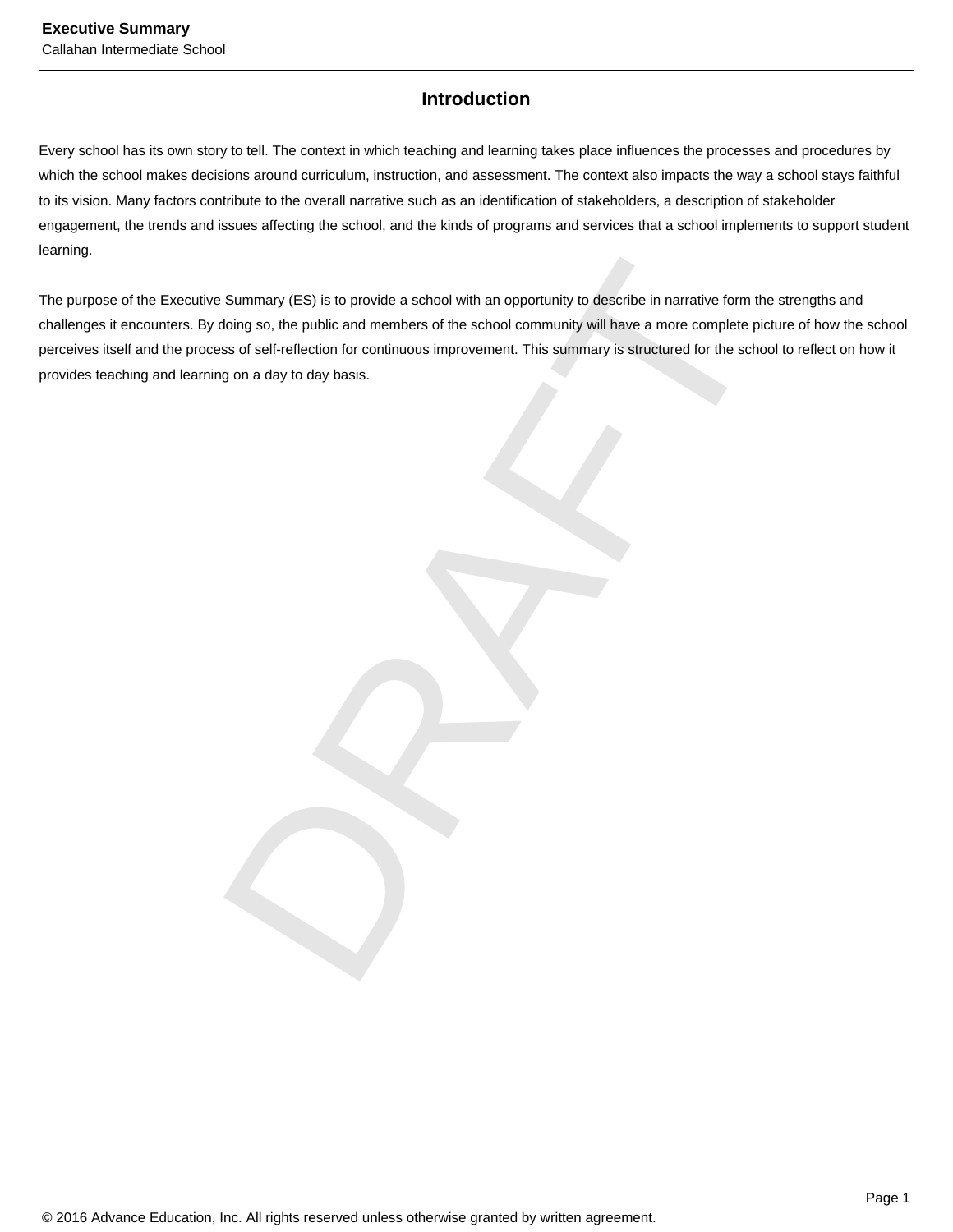#### **Description of the School**

**Describe the school's size, community/communities, location, and changes it has experienced in the last three years. Include demographic information about the students, staff, and community at large. What unique features and challenges are associated with the community/communities the school serves?**

unities the school serves?<br>
In serves approximately 588 students in grades 3 through 5 in a Title I setting. The school is located<br>
anange experienced in the last three years. The student body is comprised of 53% boys. 47% Callahan Intermediate School serves approximately 588 students in grades 3 through 5 in a Title I setting. The school is located in a rural community, with moderate change experienced in the last three years. The student body is comprised of 53% boys, 47% girls, 97% Caucasian and 3% other. Callahan Intermediate employs 39 instructional staff and 22 non-instructional staff members. The predominant challenge associated with this community include families struggling with economic hardships that limit participation and increase student transfers due to lack of housing.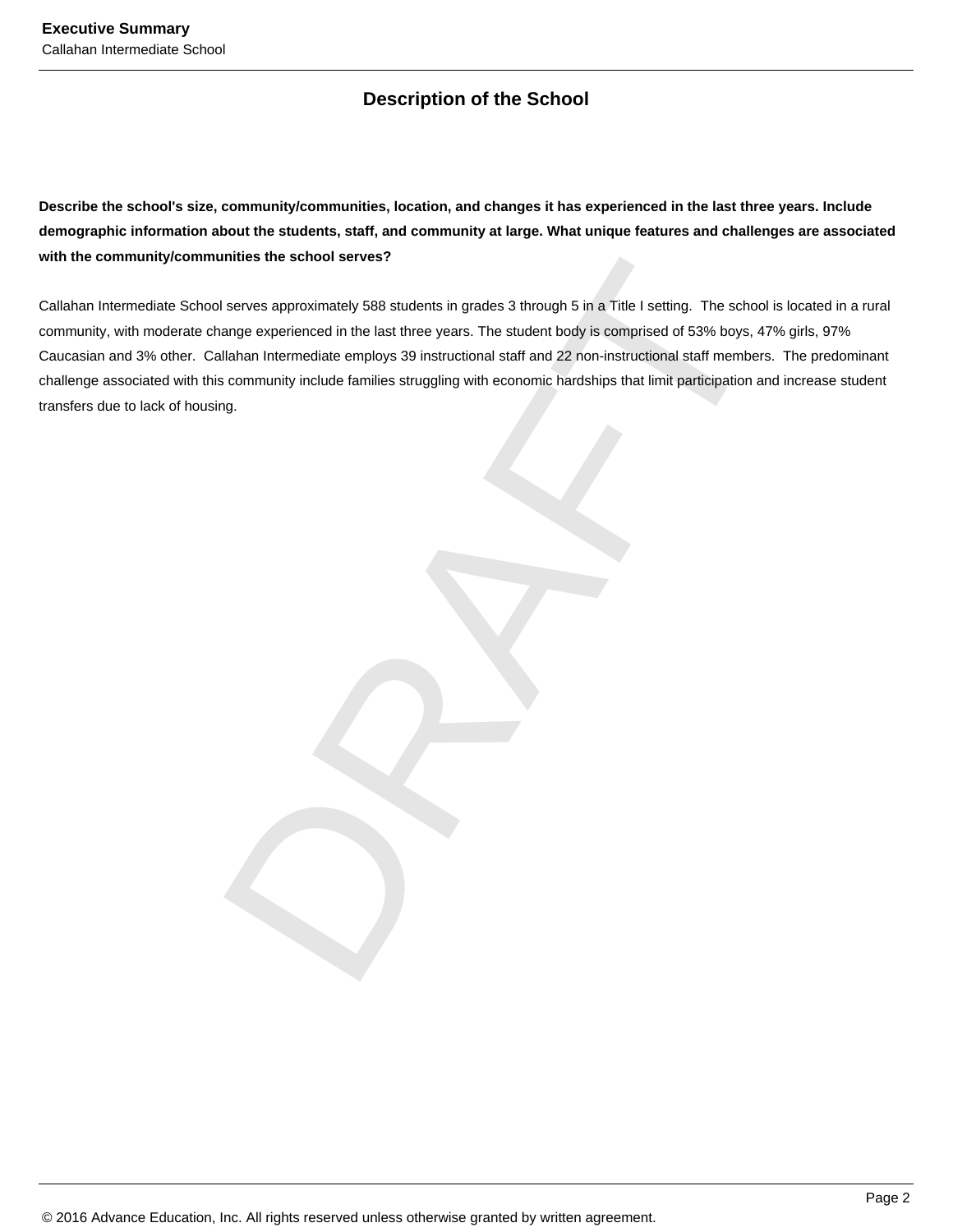#### **School's Purpose**

**Provide the school's purpose statement and ancillary content such as mission, vision, values, and/or beliefs. Describe how the school embodies its purpose through its program offerings and expectations for students.**

In visualizes the complex world that our students live in and the many demands that will be placed unitly changing environment. Our commitment is to work with the community to reate a variety of Ingred to provide each stud Callahan Intermediate School visualizes the complex world that our students live in and the many demands that will be placed upon them in a multi-cultural society and swiftly changing environment. Our commitment is to work with the community to create a variety of high quality educational experiences designed to provide each student with the opportunity to develop his or her talents in every area of the curriculum. We believe that every child is unique and should be given every opportunity to learn in his or her own learning style. Through challenging programs in a safe, caring environment, students will develop positive learning habits that will enable them to become dependable contributors to a diverse society.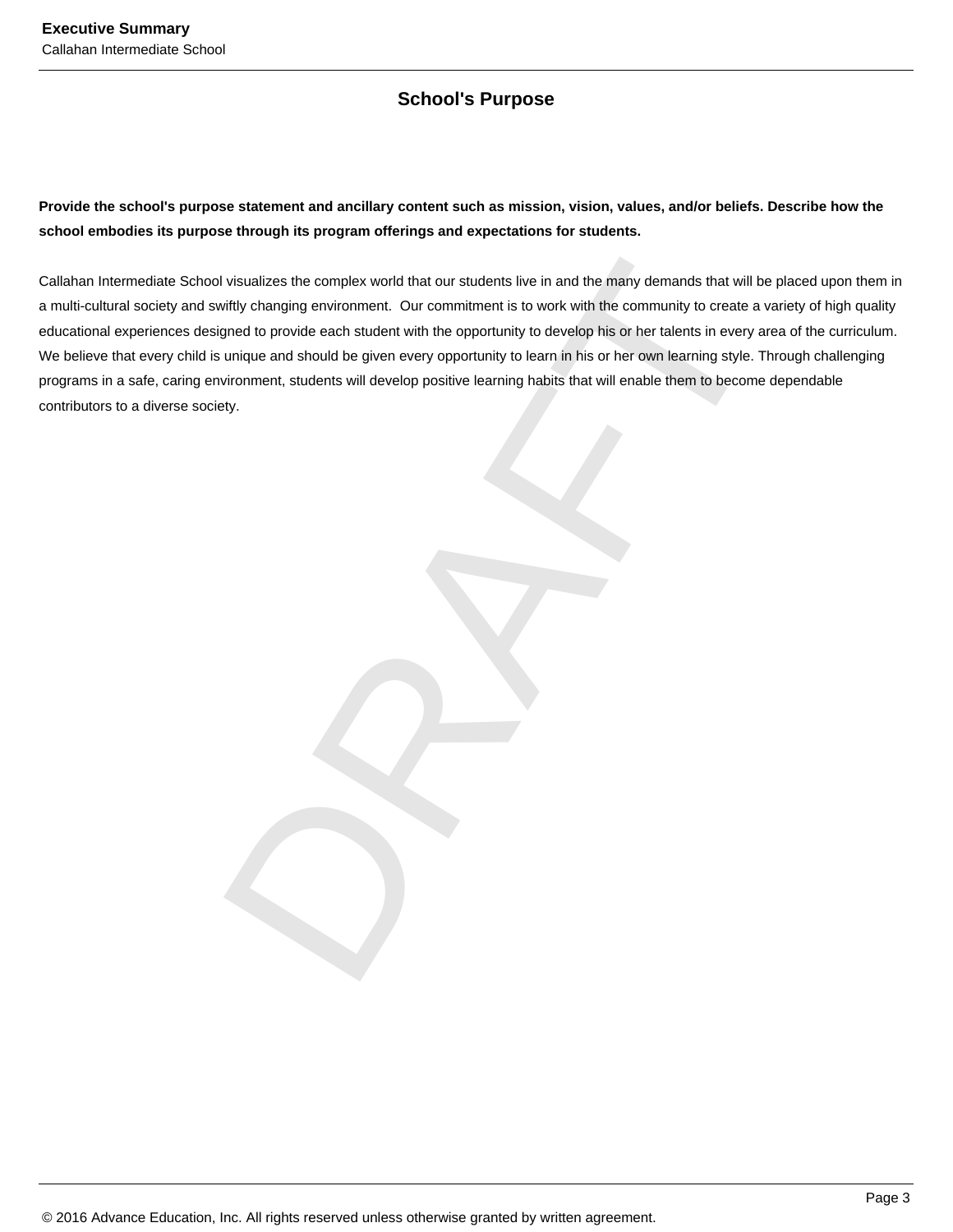#### **Notable Achievements and Areas of Improvement**

**Describe the school's notable achievements and areas of improvement in the last three years. Additionally, describe areas for improvement that the school is striving to achieve in the next three years.**

chieved 'A' status for the last three years. Student state assessment scores have been among the<br>and Science. The school has been a model for neighboring schools and school districts to visit are<br>opposed for being the dist Callahan Intermediate has achieved "A" status for the last three years. Student state assessment scores have been among the highest in the district for Reading, Math and Science. The school has been a model for neighboring schools and school districts to visit and observe. The school has also been recognized for being the district nominee and winner of the Parental Involvement Award for the 2015-2016 school year. Callahan Intermediate is determined to maintain the "A" status and continue to be abreast of best practices, latest research and data analysis to ensure all students succeed.